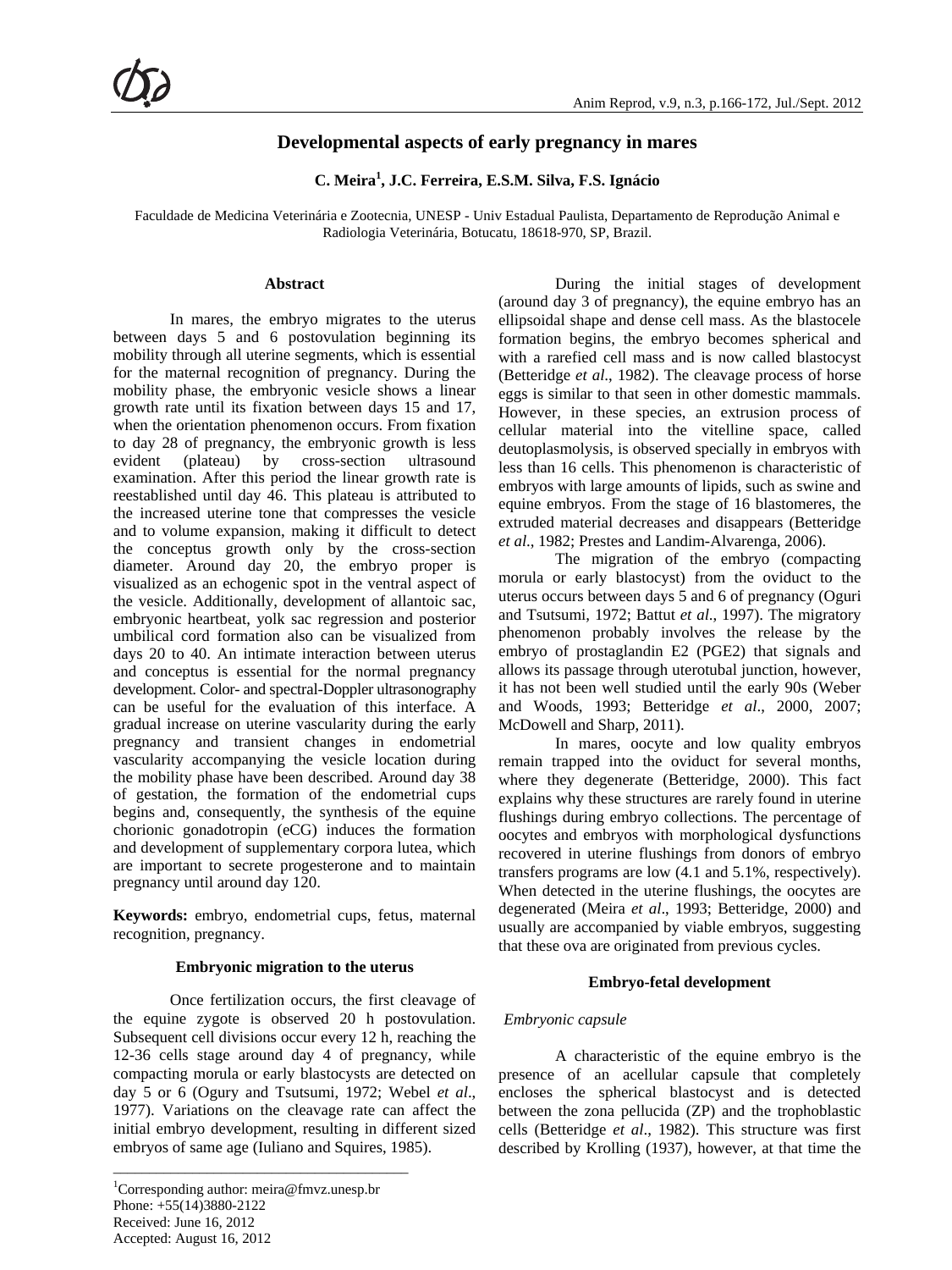author did not document its time of appearance or disappearance. It is now known that the formation of this acellular capsule begins during the first hours after the embryo enters into the uterus. Simultaneously to the capsule development, the ZP gradually becomes thinner until its rupture (hatching), around day 8 (Betteridge *et al*., 1982; Flood *et al*., 1982; Meira and Henry, 1991; Stout *et al*., 2005). The embryo remains covered by the capsule until approximately day 21 of pregnancy, when trophoblastic or endometrial proteolytic enzymes contribute to its degradation (Enders and Liu, 1991).

Apparently, the function of the embryonic capsule appears to be similar to the ZP. The capsule allows the transit of macromolecules to the embryo, acts as a barrier to microorganisms (Gygax *et al*., 1979; Stout *et al.*, 2005) as well as it protects against maternal immunological recognition and attack (Stout *et al*., 2005). Additionally, temporary distortions of the spherical embryonic shape are tolerated due to the resilience and elasticity of the capsule, which enables the conceptus to migrate through all uterine segments and, consequently, allowing the process of maternal recognition of pregnancy (McDowell *et al*., 1988; Sharp *et al*., 1989). The capsule formation seems to be a highly stage-specific event and its absence prevents embryo survival in the uterus of recipient mares (Stout *et al*., 2005).

### *Embryonic mobility and maternal recognition of pregnancy*

An uninterrupted and complete interaction between uterus and conceptus is essential for the establishment and maintenance of pregnancy. Until this moment, it is unclear how cell-messaging leads to the equine maternal recognition of pregnancy. However, several studies have demonstrated that both, uterus and embryo, ensure the lifespan and secretory function of the corpus luteum during the early pregnancy in mares (McDowell *et al*., 1988; Sharp *et al*., 1989; Starbuck *et al*., 1998; Silva *et al*., 2005).

Embryo-maternal interaction is probably responsible for the low concentration of endometrial oxytocin receptors during the first weeks postovulation and, consequently, for the lower  $PGF2\alpha$  production from the gravid uterus (Sharp *et al*., 1997; Starbuck *et al*., 1998). The premature regression of the corpus luteum is inhibited by embryonic vesicle mobility through the entire uterus (Ginther, 1998). As demonstrated by McDowell *et al*. (1988), conceptus mobility restriction to the uterine horn ipsilateral to the ovulation site allows an early luteolysis and, consequently, the embryonic loss.

From the first day of embryonic vesicle visualization by ultrasound until day 15 of pregnancy, the conceptus shows high mobility and randomly moves through all uterine segments (Leith and Ginther, 1984; Ginther, 1998). Probably, prostaglandins produced by the embryo (Berglund *et al*., 1982; Vanderval *et al*., 1993; Stout and Allen, 2001) stimulate periodic uterine contractions which promote the movement of the vesicle (Gastal *et al*., 1998). Furthermore, embryonic mobility is facilitated by the longitudinal direction of the endometrial folds and by the spherical shape of the vesicle (Ginther, 1983b; Leith and Ginther, 1985). Simultaneously, the uterine contractility and the embryo mobility increase with the advance of pregnancy, reaching maximum values between days 12 and 14 postovulation. During the maximum mobility phase, the embryonic vesicle moves between 10 and 20 times per day throughout the uterine lumen (Leith and Ginther, 1984).

### *Ultrasonography evaluation of the conceptus*

In mares, early diagnosis of pregnancy can be done due to the spherical shape and large dimensions of the fluid-filled embryonic vesicle when compared to other species. The ultrasonic visualization of conceptus is possible from day 9 of pregnancy, when the embryonic vesicle presents between 1 to 2 mm of diameter, being identified as a spherical shape structure enclosed by an echogenic capsule (Ginther, 1983b). From the first day of visualization until fixation, the vesicle maintains its spherical shape and grows linearly at the rate of 3.2 mm/day. Soon after the cessation of the mobility phase, the conceptus loses its spherical shape and a thickening of the dorsal portion of the uterus is visualized in the segment containing the vesicle. From fixation to day 28 of pregnancy, the vesicle growth rate observed by ultrasonography in cross-section decreases to 0.5 mm/day due to a progressive increase on uterine tone that compresses the embryo. Finally, the conceptus reestablishes a linear growth rate of 1.6 mm/day between days 28 and 46 of pregnancy (Ginther, 1983a).

The first visualization of the embryo proper, as an echogenic spot, 4 mm in diameter, in the ventral aspect of the vesicle, is done around day 20 of gestation, whereas the embryonic heartbeat can be detected on day 23 (Ginther, 1983a). At day 24 of pregnancy, an echogenic line is detected indicating opposed walls of the allantoic and yolk sacs that are located, respectively, in the ventral and dorsal regions of the vesicle. At this stage, the embryo proper is seen as a hyperechogenic structure in the echogenic line. As the yolk sac regresses and allantoic sac develops, the embryo migrates to the dorsal region of the vesicle, where the umbilical cord will be formed (Ginther, 1995, 1998).

At day 40 of gestation, the umbilical cord elongates progressively moving the fetus to the ventral region of the allantoic sac (Vandeplassche and Lauwers, 1986; Ginther, 1998). Additionally, the conceptus becomes attached to the uterus by microvillous interactions between the allantochorion and the endometrium through interdigitations, characterizing the implantation process. At this stage, continuous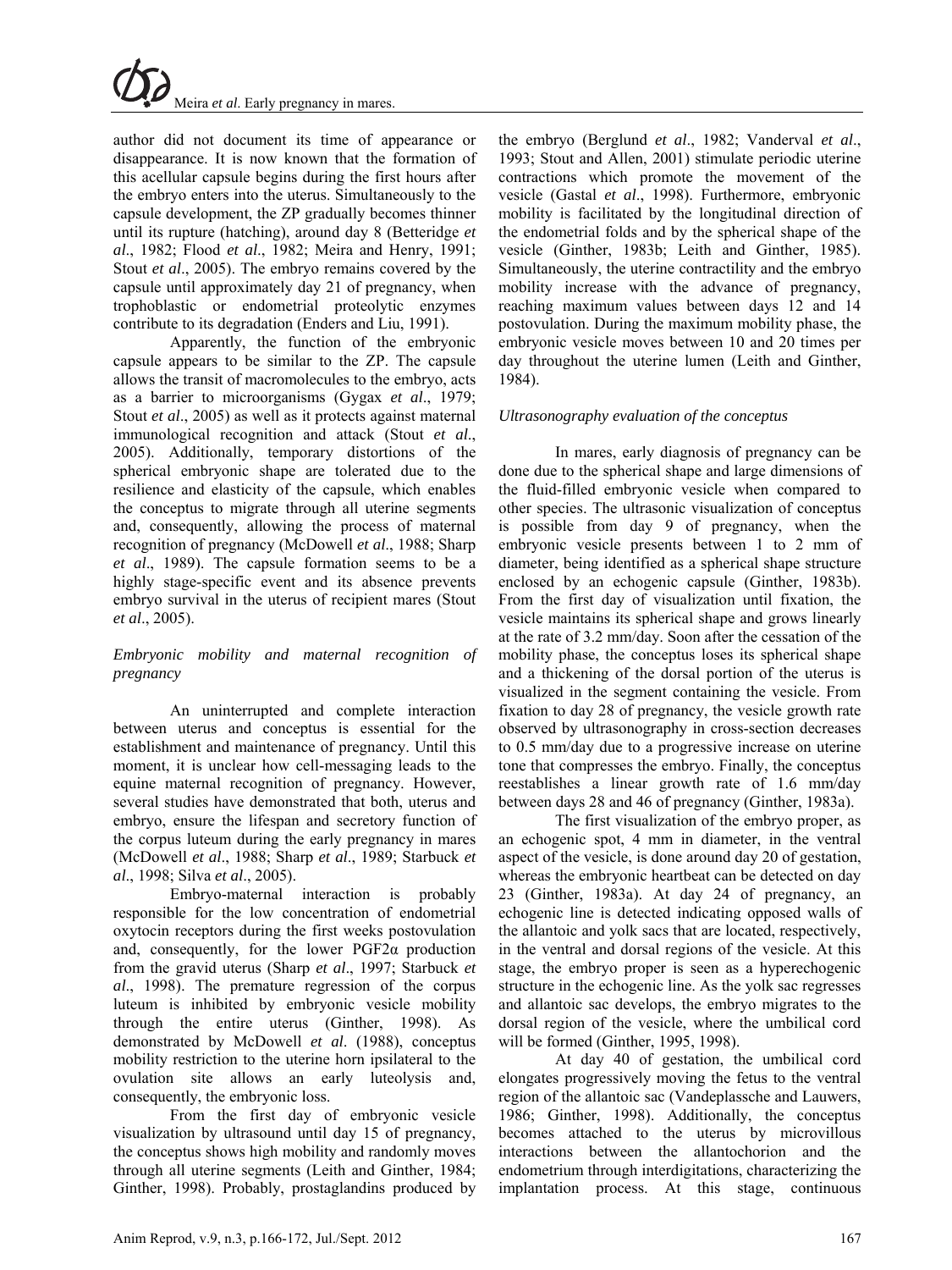expansion of the allantois forces the allantochorion further up the gravid uterine horn and towards the uterine body. Simultaneously, the yolk sac becomes vestigial and is completely surrounded by allantois, becoming incorporated into the base of the umbilical cord (Ginther, 1998; Allen and Wilsher, 2009).

Between days 55 and 60 of pregnancy the conceptus occupies the whole gravid horn and the uterine body, while the whole interior of the uterus is filled by days 80 to 85. By day 60, the fetus shows a horse-like appearance and it lies in the ventral region of the uterus (Ginther, 1998). The long length of the umbilical cord allows considerable movement to the fetus into the allantoic fluid and, consequently, the torsion of the umbilical cord is a frequent cause of late abortion (Allen and Wilsher, 2009).

By day 60 of gestation, fetal development can be monitored by ultrasound observations of fetal organs, as well as by fetometry, for example, measuring the length from the neck to the rump (crown-rump), the extension of radios and tibia and the diameter of the orbital orifice. The measurements determined by fetometry can be used to estimate gestational age and fetal health (Kahn *et al*., 2004; Prestes and Landim-Alvarenga, 2006).

Doppler ultrasonography has been recently used to study blood flow to the reproductive system of pregnant and non-pregnant mares. Considering the intimate relationship between vascular disturbances and degenerative changes of the equine uterus (Ferreira *et al*., 2008), Doppler technology has demonstrated to be an important method for evaluation of the conceptusmaternal interaction during the early gestation (Ferreira and Meira, 2011).

According to Ferreira *et al*. (2010), early and transient changes on uterine hemodynamics of pregnant mares are observed on day 4. Furthermore, a study using recipient mares detected higher uterine vascularity between days 4 and 6 postovulation, which coincides with the moment of embryo transfer (Ignácio *et al*., 2011). However, recent studies using inseminated mares in which the embryonic vesicle was not detected on day 9 postovulation (Ferreira, 2012), as well as another study in which non-inseminated mares were used (Ignácio *et al*., 2012), reported vascular changes similar to the described previously in pregnant mares. Therefore, at this moment is not possible to affirm whether these transitory vascular changes are hemodynamic adjustments of the uterus to receive the embryonic vesicle or if they are a physiologic phenomenon observed in cyclic mares independently of pregnancy.

In mares, a gradual increase and decrease in the uterine vascular perfusion and mesometrial Doppler indexes, respectively, are observed on day 12 of pregnancy (Silva *et al*., 2005; Ferreira *et al*., 2010). Additionally, transient changes in endometrial vascularity accompany the vesicle position during the

embryo mobility phase (Silva *et al*., 2005), allowing the evaluation of the conceptus-uterine interaction and the maternal recognition of pregnancy. According to Silva and Ginther (2006), a vascular indicator of the future conceptus position is detected in the endometrium 60 h before embryo proper visualization. This information can be useful to study embryonic orientation disturbances. Moreover, Doppler technology allows the embryonic heartbeat detection between days 17 and 20 (Silva and Ginther, 2006) that is between 48 and 72 h earlier than the time previously described for conventional ultrasonography (Ginther, 1995). Therefore, early monitoring of the viability and development of the conceptus in mares can be done considering the position and rhythm of Doppler signals in the uterine tissue (endometrium and myometrium), mesometrium attachment arteries and embryo proper.

## *Fixation and orientation of the embryonic vesicle*

Independently of the ovulation site, the cessation of embryonic mobility occurs between days 15 and 17 postovulation with the fixation of the conceptus in the caudal portion of one of the uterine horns (Ginther, 1998). At this moment, the embryo vesicle diameter must be around 22 mm (Ginther, 1983a). Embryo fixation was postulated as a mechanical phenomenon resulting from the increased dimensions of the vesicle associated with decreased luminal diameter and higher tone of the uterus (Ginther, 1983b). The incidence of gestational failure is greater in situations of inappropriate fixation position (Wilsher *et al*., 2009). Additionally, the embryo-maternal interaction postfixation also may be affected by uterine degenerative changes, considering the higher incidence of endometrial cysts in the uterine body-cornual junction (Ferreira *et al*., 2008). As mentioned previously, the embryo proper is first detected by ultrasonography between days 19 and 21 postovulation in the ventral region of the embryonic vesicle (Ginther, 1983a, b). One day prior to fixation the embryonic vesicle entered and was mobile in the uterine horn of future fixation more frequently than for the opposite horn; immediately after the cessation of the mobility phase occurs the embryonic orientation (Silva and Ginther, 2006), which results in a more intense hypertrophy of the dorsal quadrant of the endometrium and progressive increase of the uterine tone (Ginther, 1998). Consequently, the embryonic disc is displaced to the ventral region of the vesicle.

An abnormal umbilical cord development results either from the inappropriate fixation of the conceptus or from embryo post-fixation disorientation (Wilsher *et al*., 2009). In disorientation situations, the embryo proper is detected in the dorsal region of the vesicle (Ginther, 1983a; Ginther and Silva, 2006). Usually, this phenomenon is associated with poor uterine tone and reduced endometrial thickening of the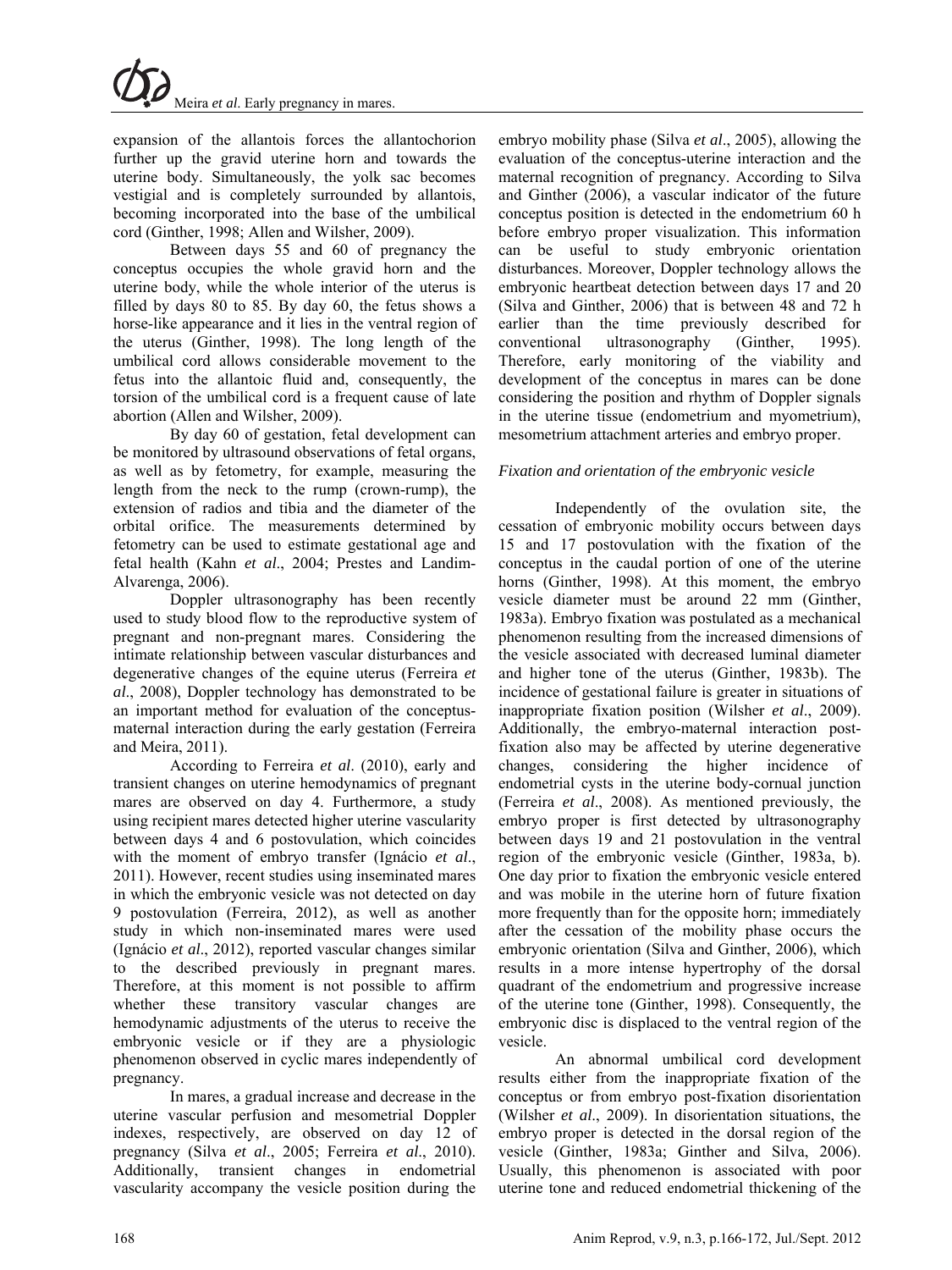

gravid uterine horn (Ginther and Silva, 2006). According to Ginther (1984), the maintenance of pregnancy is not affected by ventral development of the umbilical cord. Furthermore, disorientation can be spontaneously corrected during differentiation of the embryonic membranes, resulting in dorsal umbilical cord attachment (Ginther and Silva, 2006). However, different authors have associated disorientation and ventral attachment of the umbilical cord with embryonic/fetal development disturbances and pregnancy disruption (Jobert *et al*., 2005; Wilsher *et al*., 2009).

### **Endometrial cups and supplementary corpora lutea formation**

Around day 25 of pregnancy, fetal trophoblast cells undergo cellular changes to form the chorionic girdle in the region of abutment of the enlarging allantois and regressing yolk sac membranes. These trophoblast cells at the chorionic girdle invade the surrounding uterine epithelium around days 36 and 38 of pregnancy, migrating to the basal membrane to differentiate into endometrial cups (Allen, 2001; Brinsko *et al*., 2011; De Mestre *et al*., 2011). Grossly, the cups are endometrial protuberances that are horseshoe or circle-like structures found around the conceptus in the gravid uterine horn (Ginther, 1992, 1998). The cups measure 1-2 cm in width, but can vary considerably in length, from individual separated structures of 1-3 cm to elongated ribbons of cup tissue that may be >20 cm in length. These differences stem from the configuration of the endometrium and myometrial tonicity at the time of invasion of the chorionic girdle (Allen and Wilsher, 2009).

The endometrial cups secrete a high molecular weight glycoprotein hormone, the equine chorionic gonadotropin (eCG; De Mestre *et al*., 2011). This hormone can be detected in pregnant mare's blood samples around 37 to 41 days of gestation, and its concentration increases rapidly to the highest levels around 60 to 80 days, then following to a gradual decrease to low or no detectable levels at about 120 to 160 days of pregnancy (Cole and Hart, 1930).

The most uncommon and interesting feature of the eCG molecule is its capacity to express biological activity of FSH and LH, in a ratio of 1.4:1, when administered to other domestic species (Stewart *et al*., 1976). However, the eCG has low capacity of binding to the equine gonadal receptors  $(<2%)$  compared with the binding capacity of the pituitary FSH and LH (Stewart and Allen, 1979).

In the mare, the LH component of the eCG luteinizes follicles that develop throughout the first half of pregnancy by continuous pituitary FSH or eventually stimulates ovulation of these follicles (Ginther, 1992; Allen, 2001), forming accessory corpora lutea (luteinization of anovulatory follicles) and secondary corpora lutea (ovulation of follicles). The accessory and

secondary corpora lutea are referred as supplementary corpora lutea (SCL; Ginther, 1992; Brinsko *et al*., 2011).

The SCL are detected in the ovaries at approximately day 40 of pregnancy and, similarly to the primary corpus luteum, synthesize progesterone. At around 180 days of pregnancy, the progesterone synthesized by the mare´s corpora lutea is insignificant and the fetal-placental unit takes over the progestins production until the end of pregnancy (Ginther, 1992). The fetal-placental unit is already contributing to progestins synthesis by day 70, period that precedes SCL regression (Holtan *et al*., 1979).

A study monitoring the stages of formation and development of SCL in non-cyclic and cyclic recipient mares was recently done from our research group (Silva, 2012). According to our findings, the first day of ultrasonic detection of SCL occurred earlier in cyclic pregnant mares than in non-cyclic pregnant mares (around days 40 and 60 of gestation, respectively). Considering that SCL formation is a consequence of the associated function of the LH component of eCG and pituitary FSH (Allen, 2001), a negative effect of the season in the ovarian activity in non-cyclic pregnant mares may be the cause of this delayed development.

#### **Regression of endometrial cups and supplementary corpora lutea**

Shortly after the equine chorionic gonadotropin discovery in 1930, Cole *et al*. (1931) reported an intimate relationship between eCG secretion and development of SCL in the ovaries of mares. There is a coincidence between the time of development and persistence of endometrial cups and SCL (De Mestre *et al*., 2011), but the secretion of eCG ceases concomitantly with the regression of endometrial cups, while the SCL regression occurs later. Therefore, functional SCL can be detected until day 198 of gestation. However, in most cases, reduction of progesterone synthesis is observed by 160 days of pregnancy, suggesting that the regression process of the SCL has already taken place (Martin *et al*., 1989).

Regression of endometrial cups is responsible for terminating the stimulus of SCL formation and is connected to cellular immune response. Lymphocytes emerge in the endometrial stroma a few hours after the initial invasion of girdle cells and increase in number by days 60 to 70 of pregnancy. At this stage there is also the emergence of mononuclear cells, such as macrophages and eosinophils (Allen, 1975). Initially, the leukocytes accumulation only surrounds the foreign fetal cells that have invaded the endometrium. Then, by 70 days of pregnancy, the cells of the central region of the cups begin to degenerate, the leukocytes begin to actively invade the tissue and attack the endometrial cups, culminating in cellular death and desquamation of the necrotic cup around days 100 to 120 of pregnancy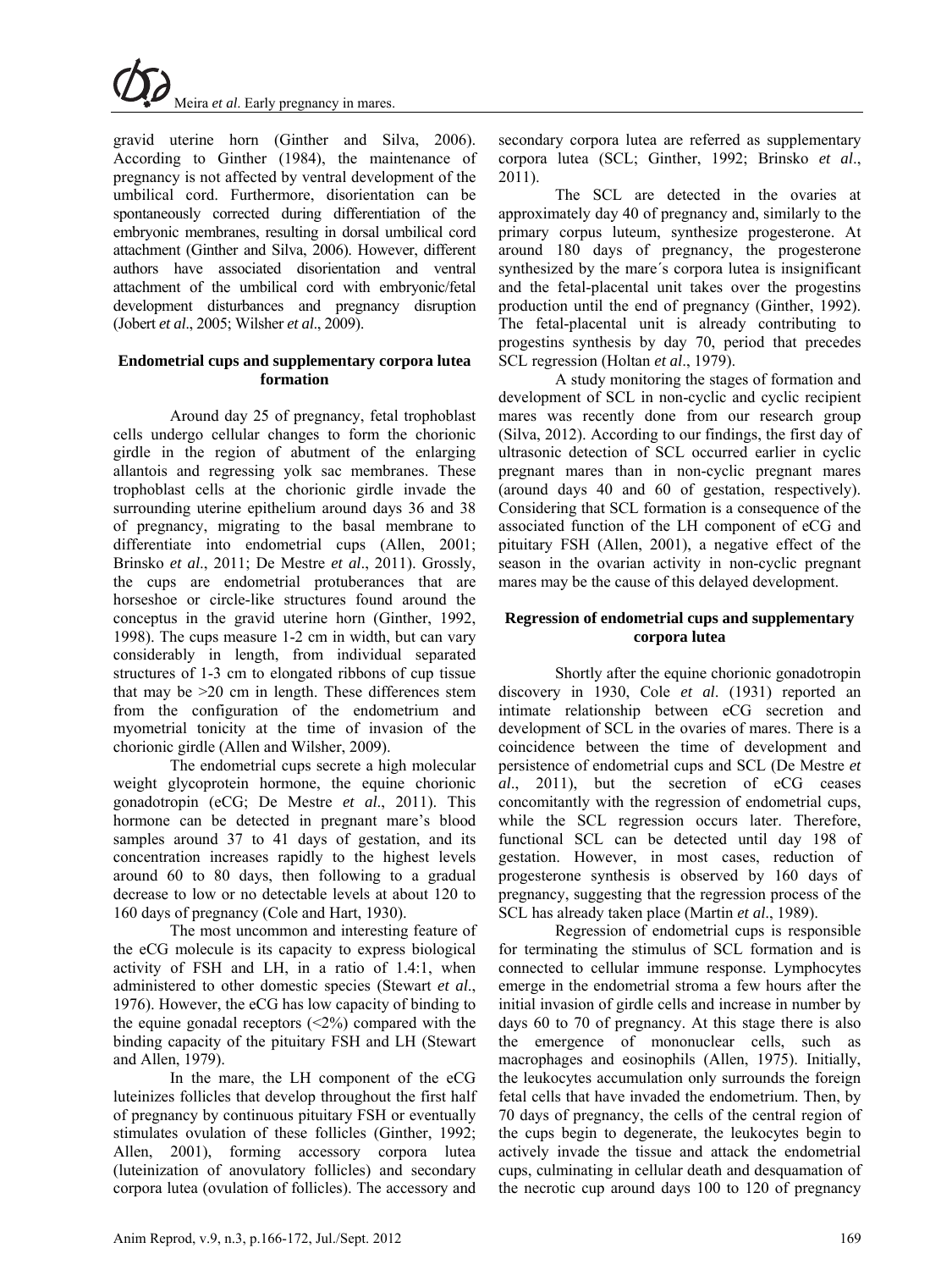(Allen, 1975).

According to Antczak and Allen (1989), the endometrial cups death observed around 100-120 days of pregnancy was a result of leukocyte reaction from the maternal tissue in response to the presence of fetal cups cells. However, recent studies suggested that the mechanisms involved are more complex. Endometrial cup cells do not express MHC class I and II molecules, which are responsible for the cytotoxic response. The absence of these molecules results in lack of presentation of paternal antigens to the mother's immune system, avoiding the destruction of the cups by the cytotoxic lymphocytes (Donaldson *et al*., 1990, 1992). Additionally, the CD4+ lymphocytic infiltration around the endometrial cups includes traditional T helper lymphocytes and regulatory T lymphocytes, which possess the ability to functionally suppress immune responses (De Mestre *et al*., 2010). Moreover, the fetal endometrial cup cells show an inherited ability to modulate immunity. Secretory products of chorionic girdle cells suppress lymphocyte proliferation and cytokine expression (Flaminio and Antczak, 2005).

In addition, chorionic girdle cells when transplanted to sites outside the uterus in non-pregnant mares share functional similarities to endometrial cups, which include secretion of eCG and the ability to resist to destruction by cell-mediated and humoral antibody responses (Adams and Antczak, 2001; De Mestre *et al*., 2008). These abilities suggest that girdle cells and endometrial cups regulate themselves, controlling their own fate (De Mestre *et al*., 2011). Furthermore, it is possible that leukocyte reaction is a response to the presence of degenerating endometrial cups at the end of their natural lifespan (Lunn *et al*., 1997).

#### **Conclusions**

Embryo/fetal development show particularities and specific characteristics that allow the adequate conceptus-maternal interaction during the early pregnancy in mares. The formation of an elastic acellular capsule, an intense mobility through the entire uterus and the formation of SCL are examples of essential particularities for the maintenance of early pregnancy in mares.

### **References**

**Adams AP, Antczak DF**. 2001. Ectopic transplantation of equine invasive trophoblast. *Biol Reprod*, 64:753-763.

**Allen WR**. 1975. The Influence of fetal genotype upon endometrial cup development and PMSG and progestagen production in equids. *J Reprod Fertil Suppl*, 23:405-413.

**Allen WR**. 2001. Fetomaternal interactions and influences during equine pregnancy. *Reproduction*, 121:513-527.

**Allen WR, Wilsher S**. 2009. A review of implantation

and early placentation in the mare. *Placenta*, 30:1005- 1015.

**Antczak DF, Allen WR**. 1989. Maternal immunological recognition of pregnancy in equids. *J Reprod Fertil*, 37:69-78.

**Battut I, Colchen S, Fieni J, Tainturier D, Bruyas JF**. 1997. Success rates when attempting to nonsurgically collect equine embryos at 144, 156 or 168 hours after ovulation. *Equine Vet J Suppl*, 25:60-62.

**Berglund LA, Sharp DC, Vernon MW, Thatcher WW**. 1982. Effect of pregnancy and collection technique on prostaglandin F in the uterine lumen of Pony mares. *J Reprod Fertil Suppl*, 32:335-341.

**Betteridge KJ, Eaglesome MD, Mitchell D, Flood PF, Beriault**. 1982. Development of horse embryos up to 22 days after ovulation: observation on fresh specimens. *J Anat*, 135:191-209.

**Betteridge KJ**. 2000. Comparative aspects of equine embryonic development. *Anim Reprod Sci*, 60:691-702.

**Betteridge KJ**. 2007. Equine embryology: an inventory of unanswered questions. *Theriogenology*, 68S:S9-S21.

**Brinsko SP, Blanchard TL, Varner DD, Schumacher J, Love CC, Hinrichs K, Hartman D**. 2011. *Manual of Equine Reproduction*. 3rd ed. Philadelphia, PA: Mosby Elsevier.

**Cole HH, Hart GH**. 1930. The potency of blood serum of mares in progressive stages of pregnancy in effecting the sexual maturity of the immature rat. *Am J Physiol*, 83:57-68.

**Cole HH, Howell CF, Hart GH**. 1931. The changes occurring in the ovary of the mare during pregnancy. *Anat Rec*, 49:199-209.

**De Mestre AM, Bacon SJ, Costa CC, Leadbeater JC, Noronha LE, Stewart F, Antczak DF**. 2008. Modeling trophoblast differentiation using equine chorionic girdle vesicles. *Placenta*, 29:158-169.

**De Mestre AM, Noronha L, Wagner B, Antczak DF**. 2010. Split immunological tolerance to trophoblast. *Int J Dev Biol*, 54:445-55.

**De Mestre AM, Antczak DF, Allen, WR**. 2011. Equine Chorionic Gonadotropin (eCG) *In*: McKinnon AO, Squires EL, Vaala WE, Varner DD (Ed.). *Equine Reproduction*. 2nd ed. Oxford, UK: Blackwell. pp. 1648-1664.

**Donaldson WL, Zhang CH, Oriol JG, Antczak DF**. 1990. Invasive equine trophoblast expresses conventional class I major histocompatibility complex antigens. *Development*, 110:63-71.

**Donaldson WL, Oriol JG, Plavin A, Antczak DF**. 1992. Developmental regulation of class I major histocompatibility complex antigen expression by equine trophoblastic cells. *Differentiation*, 52:69-78.

**Enders AC, Liu IK**. 1991. Lodgement of the equine blastocyst in the uterus from fixation through endometrial cup formation. *J Reprod Fertil Suppl*, 44:427-38.

**Ferreira JC, Gastal EL, Ginther O**J. 2008. Uterine blood flow and perfusion in mares with uterine cysts: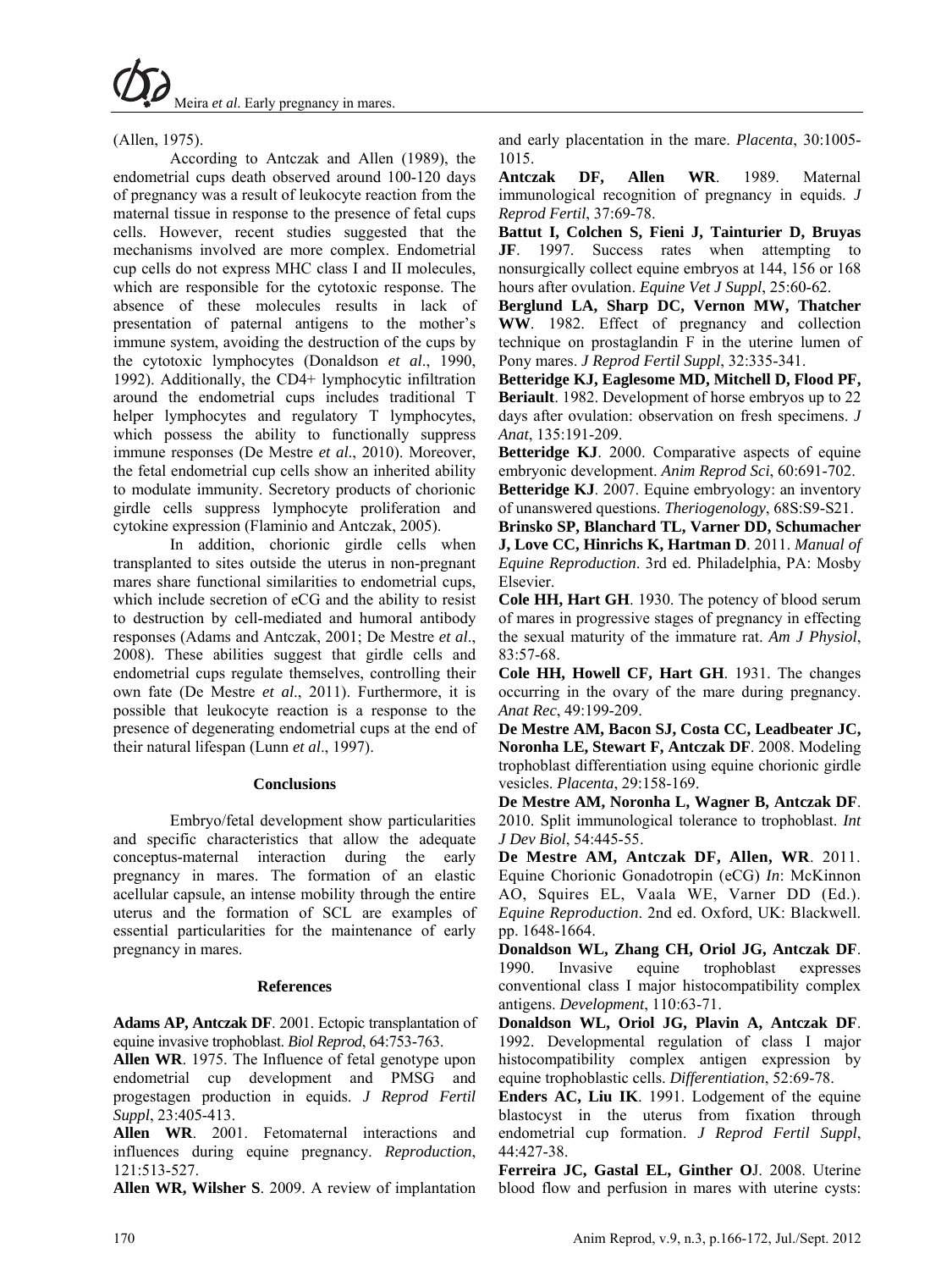effect of size of the cystic area and age. *Reproduction*, 135:541-550.

**Ferreira JC, Ignácio FS, Meira C**. 2010. Uterine vascular perfusion and spectral-Doppler measurements during early gestation in mares: new concepts of evaluation. *Anim Reprod Sci*, 121:281-283.

**Ferreira JC, Meira C**. 2011. Aplicação da ultrassonografia colorida doppler em programas de transferência de embriões equinos. *Ciênc Rural*, 41:1063-1069.

**Ferreira JC**. 2012. *Influência das alterações degenerativas endometriais e da idade na hemodinâmica do trato reprodutivo de éguas após a inseminação artificial e durante as fases iniciais do desenvolvimento embrionário* [in Portuguese]. Botucatu: Faculdade de Medicina Veterinária e Zootecnia, UNESP. Thesis.

**Flaminio MJ, Antczak DF**. 2005. Inhibition of lymphocyte proliferation and activation: a mechanism used by equine invasive trophoblast to escape the maternal immune response. *Placenta*, 26:148-159.

**Flood FP, Betteridge KJ, Diocee MS**. 1982. Transmission electron microscopy of horse embryos 3- 16 days after ovulation. *J Reprod Fertil*, 32:319-327.

**Gastal MO, Gastal EL, Torres CAA, Ginther OJ**. 1998. Effect of  $PGE<sub>2</sub>$  on uterine contractility and tone in mares. *Theriogenology*, 50:989-999.

**Ginther OJ**. 1983a. Fixation and orientation of the early equine conceptus. *Theriogenoloy*, 19:613-623.

**Ginther OJ**. 1983b. Mobility of the early equine conceptus. *Theriogenology*, 19:603-611.

**Ginther OJ**. 1984. Postfixation embryo reduction in unilateral and bilateral twins in mares. *Theriogenology*, 22:213-223.

**Ginther OJ**. 1992. *Reproductive Biology of the Mare: Basic and Applied Aspects*. 2nd ed. Cross Plains, WI: Equiservices.

**Ginther OJ**. 1995. Embryo. *In*: Ginther OJ. *Ultrasonic Imaging and Animal Reproduction: Horses*, *Book 2*. Cross Plains WI: Equiservices. pp. 123-155.

**Ginther OJ**. 1998. Equine pregnancy: physical interactions between the uterus and conceptus. *Proc Am Assoc Equine Practit*, 44 73-105.

**Ginther OJ, Silva LA**. 2006. Incidence and nature of disorientation of the embryo proper and spontaneous correction in mares: *J Equine Vet Sci*, 26 249-256.

**Gygax AP, Gangam VK, Kenney RM**. 1979. Clinical, microbiological and histological changes associated with uterine involution in the mare. *J Reprod Fertil Suppl*, 27:571-578.

**Holtan DW, Squires EL, Lapin DR, Ginther OJ**. 1979. Effect of ovariectomy on pregnancy in mares. *J Reprod Fertil Suppl*, l27:457-463.

**Ignácio FS, Camargo JC, Melo RP, Abreu NC, Araújo GH, Meira C**. 2011. Uterine hemodynamic evaluations in recipient mares: preliminary results. *In*: II Congreso Argentino de Reproducción Equina, 2011, Medonza, Argentina. Rio Cuarto, Cordoba: Facultad de Agronomía y Veterinaria. pp. 533-536.

**Ignácio FS, Canesin HS, Pantoja JCF, Romano RM, Novaes Filho LF, Ferreira JC, Meira C**. 2012. Uterine hemodynamic evaluation of the beginning of diestrous in mares. *J Equine Vet Sci*, 32:406-407. (abstract).

**Iuliano MF, Squires EL**. 1985. Embryo transfer in two year old donor mares. *Theriogenology*, 24:647-654.

**Jobert ML, Leblanc MM, Pierce SW**. 2005. Pregnancy loss rate in equine uterine body pregnancies. *Equine Vet Educ*, 17:163-165.

**Kahn W, Kenney R, Wolkmann D**. 2004. *Veterinary Reproductive Ultrasonography*. Hannover: Schutersche Verlagsgesellschaft mbH. 256 pp.

**Krolling O**. 1937. Uber eine keimblase in stadium der gastrula beim pferd. *Zeitschr Mikrosk Anat Forsch*, 42:124-147.

**Leith WJ, Ginther OJ**. 1984. Characterization of intrauterine mobility of the early equine conceptus. *Theriogenology*, 22:401-408.

**Leith GS, Ginther OJ**. 1985. Mobility of the conceptus and uterine contractions in the mare. *Theriogenology*, 24:701-711.

**Lunn P, Vagnoni KE, Ginther OJ**. 1997. The equine immune response to endometrial cups. *J Reprod Immunol*, 34:203-216.

**Martin JL, Saltiel A, Evans JW**. 1989. Progesterone synthesis by different types of corpora lutea during the first 198 days of pregnancy. *J Equine Vet Sci*, 9:84-87.

**McDowell KJ, Sharp DC, Grubaugh W, Thatcher WW, Wilcox CJ**. 1988. Restricted conceptus mobility results in failure of pregnancy maintenance in mares. *Biol Reprod*, 39:340-348.

**McDowell KJ, Sharp DC**. 2011. Maternal recognition of pregnancy. *In*: McKinnon AO, Squires EL, Vaala WE, Varner DD (Ed.). *Equine Reproduction*. 2nd ed. Oxford, UK: Blackwell. pp. 2200-2210.

**Meira C, Henry M**. 1991. Evaluation of two nonsurgical equine embryo transfer methods. *J Reprod Fertil Suppl*, 44:712-713.

**Meira C, Alvarenga MA, Papa FO, Oba E, Landim-Alvarenga FC**. 1993. Cryopreservation of equine embryos using glycerol and 1,2-propanediol as cryoprotectants. *Equine Vet J Suppl*, 15:64-66.

**Oguri N, Tsutsumi Y**. 1972. Non-surgical recovery of equine eggs and attempt at non-surgical egg transfer in horses. *J Reprod Fertil*, 31:187-195.

**Prestes NC, Landim-Alvarenga FC**. 2006. *Obstetrícia Veterinária: Fecundação e Clivagem*. Rio de Janeiro: Guanabara Koogan. pp. 1-21.

**Sharp DC, McDowell KJ, Weithenauer J, Thatcher WW**. 1989. The continuum of events leading to maternal recognition of pregnancy in mares. *J Reprod Fertil Suppl*, 37:101-107.

**Sharp DC, Thatcher MJ, Salute ME, Fuchs AR**. 1997. Relationship between endometrial oxytocin receptors and oxytocin-induced prostaglandin F2 alpha release during the oestrous cycle and early pregnancy in pony mares. *J Reprod Fertil*, 109:137-144.